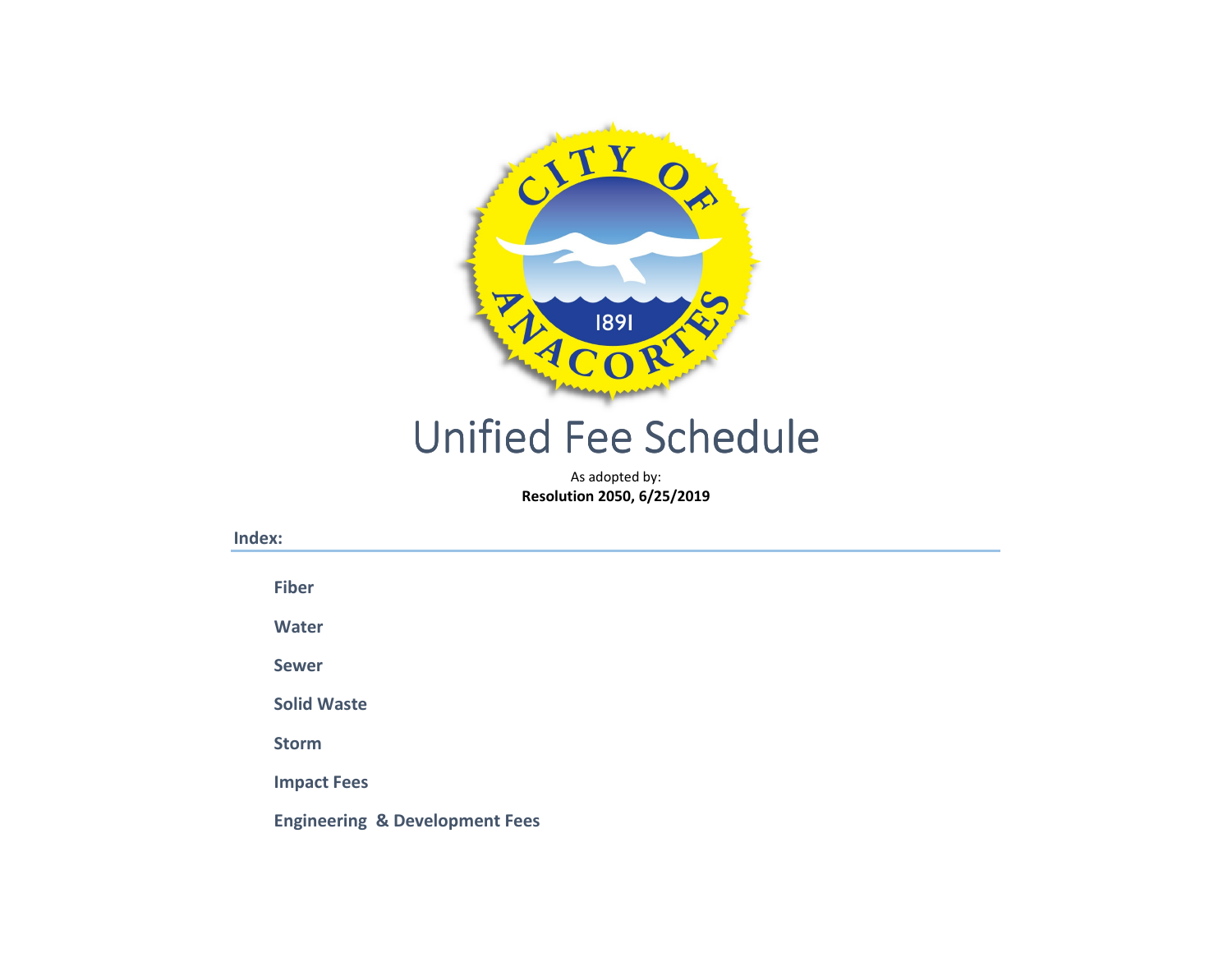## FIBER

Fiber internet service will be billed monthly.

For customers who own the property where internet service is provided, internet will be billed on the same bill as other utilities provided at the same address. Customers who do not own the property at which service is provided will be billed on a separate bill.

## City of Anacortes Fiber Internet

| 10 | - \$                            | 100                                                          |
|----|---------------------------------|--------------------------------------------------------------|
|    |                                 | 100                                                          |
|    | - S                             | 100                                                          |
|    | - S                             | 100                                                          |
|    | <b>Monthly</b><br>Increment for | <b>Installation</b><br>Charge<br>10 <sup>5</sup><br>10<br>10 |

## Services Yet To Be Priced

 Dedicated Internet AccessIPv4 addresses Ethernet circuits (point-to-point, point-to-multipoint)Dark fiber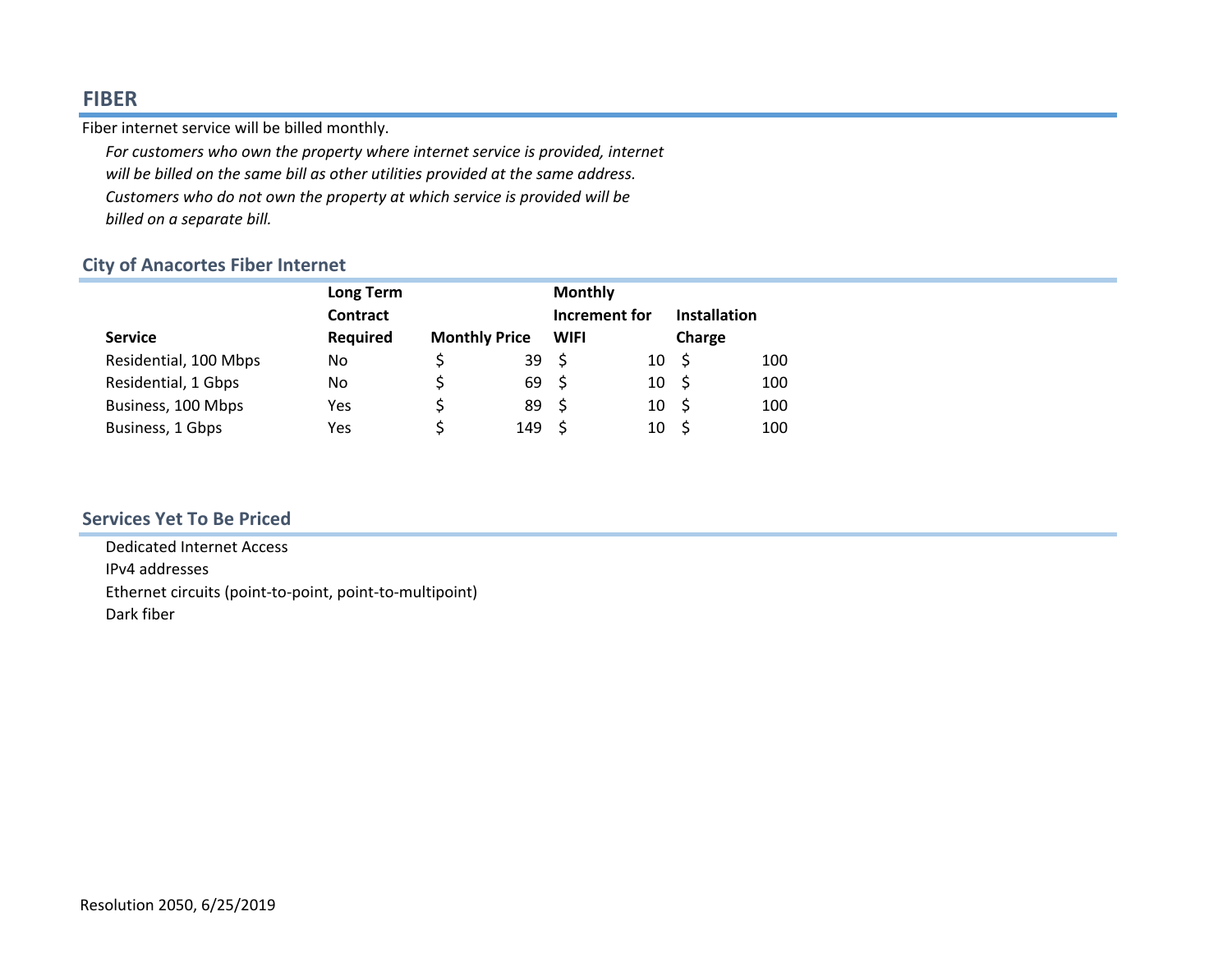Resolution 2050, 6/25/2019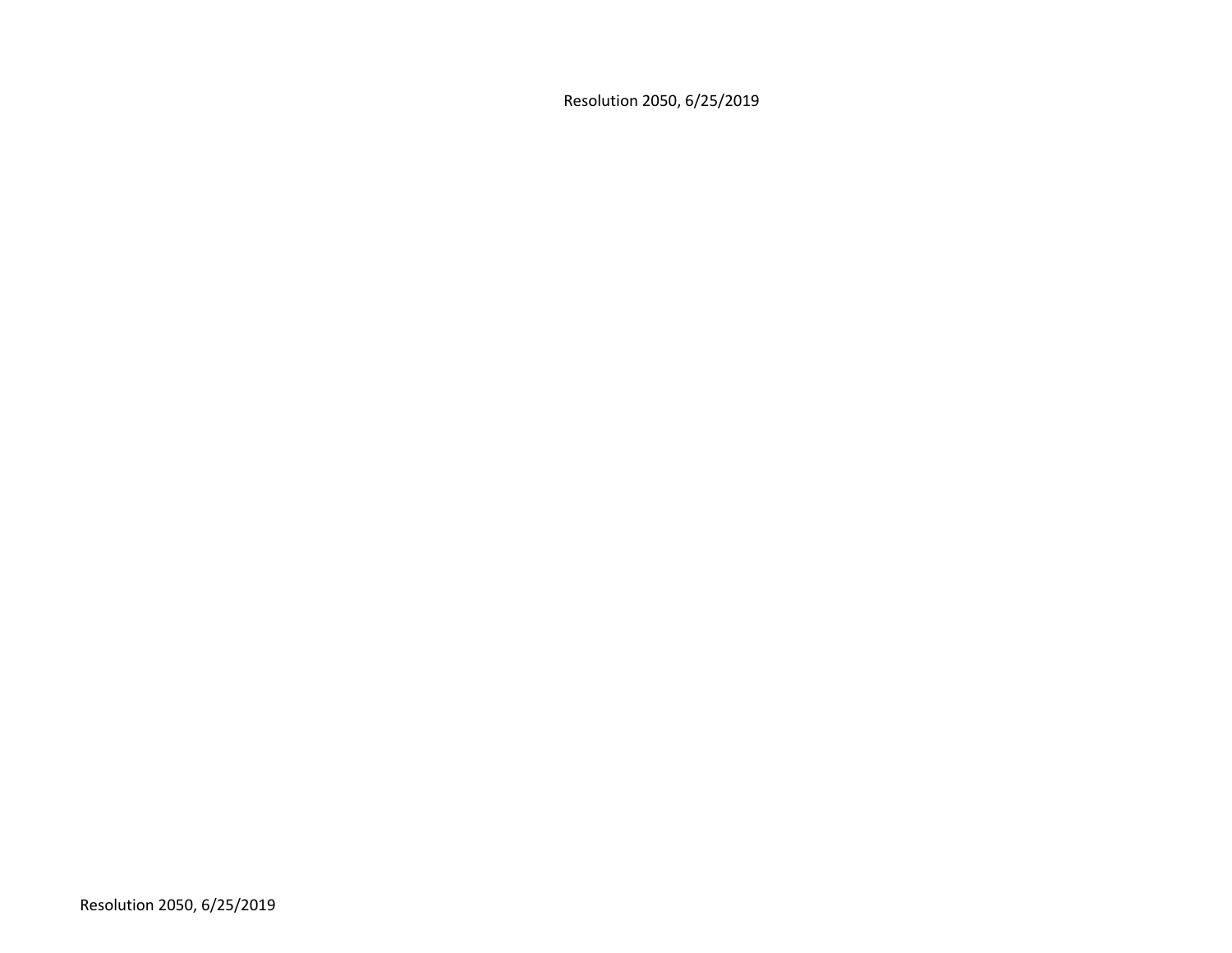## WATER

 Regular water rates are indexed annually by the treasurer to reflect one hundred percent of any change from the Consumer Price Index for Seattle-Tacoma-Bremerton-All Urban Wage Earners (CPl-U) for the previous October.

3.080%Residential and Commercial Rates changed for 2019 based on FCS Rate Study not CPI. See study materials for information. 2019 rates inclusive of 'Effect of City Utility Tax' which was previously separated out on bills and statements.Seattle-Tacoma-Bremerton-All Urban Wage Earners (CPl-U), October 2017-October 2018

|                                                 |                    |                  | Rates Effective 1/1/2018 |                   |                     |             |                  |                   | Rates Effective 1/1/2019 |                     |          |
|-------------------------------------------------|--------------------|------------------|--------------------------|-------------------|---------------------|-------------|------------------|-------------------|--------------------------|---------------------|----------|
| <b>Water Residential and Commercial Charges</b> |                    |                  |                          |                   |                     |             |                  |                   |                          |                     |          |
| <b>Monthly Fixed Charge</b>                     |                    |                  |                          |                   |                     |             |                  |                   |                          |                     |          |
| <b>Meter Size (Inches)</b>                      | <b>Residential</b> |                  | <b>Commercial</b>        |                   | <b>Multi-Family</b> | Residential |                  | <b>Commercial</b> |                          | <b>Multi-Family</b> |          |
| $5/8 \times \frac{3}{4}$                        |                    | $17.92 \quad$ \$ |                          | $26.92 \quad$     | 20.03               | \$          | $19.86 \quad $$  |                   | $29.83 \quad $$          |                     | 22.20    |
| $\frac{3}{4}$                                   |                    | $17.92 \quad$ \$ |                          | $26.92 \quad$ \$  | 20.03               | \$          | $19.86 \quad $$  |                   | $29.83 \quad $$          |                     | 22.20    |
|                                                 |                    | $29.94$ \$       |                          | $44.94 \quad $5$  | 33.45               | \$          | $33.19$ \$       |                   | $49.81 \quad $$          |                     | 37.07    |
| $1\frac{1}{2}$                                  |                    | 59.69            | -Ŝ                       | $89.62 \div$      | 66.70               | \$          | $66.16$ \$       |                   | $99.34 \div$             |                     | 73.93    |
|                                                 |                    | 95.55            | -S                       | $143.47 \quad$ \$ | 106.77              | \$          | $105.91 \quad $$ |                   | $159.02 \div$            |                     | 118.34   |
|                                                 |                    |                  |                          | $286.93$ \$       | 213.54              |             |                  |                   | $318.03 \quad $$         |                     | 236.68   |
|                                                 |                    |                  |                          | 448.43 \$         | 333.73              |             |                  |                   | $497.04 \quad $5$        |                     | 369.90   |
|                                                 |                    |                  |                          | $897.13 \quad$    | 667.65              |             |                  |                   | $994.37 \quad$ \$        |                     | 740.01   |
|                                                 |                    |                  |                          | $1,435.46$ \$     | 1,068.28            |             |                  |                   | $1,591.04$ \$            |                     | 1,184.07 |
| <b>Monthly Consumption Charge</b>               |                    |                  |                          |                   |                     |             |                  |                   |                          |                     |          |
|                                                 | <b>Residential</b> |                  | <b>Commercial</b>        |                   | <b>Multi-Family</b> | Residential |                  | <b>Commercial</b> |                          | <b>Multi-Family</b> |          |
| All consumption per cubic foot (CF)             | Ś                  | $0.019900$ \$    |                          | $0.029900$ \$     | 0.022300            | \$          | $0.022057$ \$    |                   | $0.033141 \quad $$       |                     | 0.024717 |
| All consumption per gallon*                     |                    | $0.002660$ \$    |                          | $0.003997$ \$     | 0.002981            | \$.         | $0.002949$ \$    |                   | $0.004430 \quad $$       |                     | 0.003304 |

\*Utility meters and billing system operate using cubic feet, some rounding may occur when reviewing billed amounts in gallon format.~Base rates and consumption rates are subject to a 50% surcharge for out of City limits service

Water General Facilities Charges~

| Meter Size (Inches)      | <b>GFC In-City</b> |                | Including taxes & fees | <b>GFC In-City</b> |                | Including taxes & fees |
|--------------------------|--------------------|----------------|------------------------|--------------------|----------------|------------------------|
| $5/8 \times \frac{3}{4}$ |                    | $2,703.69$ \$  | 4,135.82               |                    | $2,786.97$ \$  | 4,254.08               |
|                          |                    | $3,649.99$ \$  | 5,233.98               |                    | $3,762.42$ \$  | 5,391.64               |
| $1\frac{1}{2}$           |                    | $7,299.96$ \$  | 9,469.68               |                    | 7,524.82 \$    | 9,779.31               |
|                          |                    | $11,679.94$ \$ | 14,552.54              |                    | $12,039.71$ \$ | 15,044.54              |
|                          |                    | 23,359.88 \$   | 28,106.83              |                    | 24,079.42 \$   | 29,085.13              |
|                          |                    | $36,499.82$ \$ | 43,355.42              |                    | $37,624.11$ \$ | 44,880.81              |
| 6                        |                    | 72,999.64 \$   | 85,712.59              |                    | 75,248.22 \$   | 88,757.69              |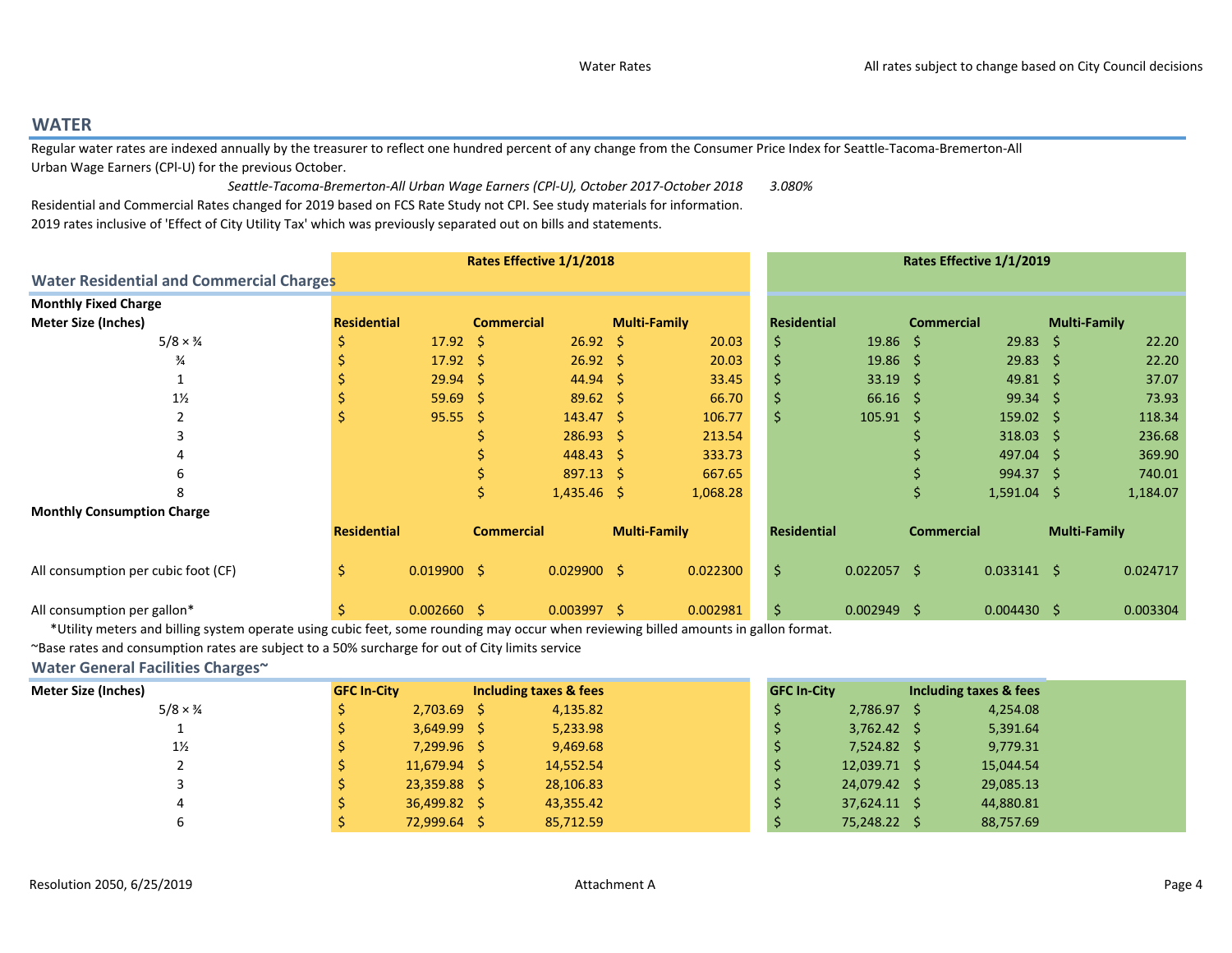|    | 116,799.41 | 136,541.17 | 120,397.14 | 141,409.92 |
|----|------------|------------|------------|------------|
| 10 | 167,899.15 | 195,841.19 | 173,070.88 | 202,837.53 |

~ GFC Rate includes meter installation fees. If installation costs exceed current installation fee, additional fees will be assessed.

~ Outside City Limits rate is 1.5x the In-City rate.

| <b>Water Agriculture Irrigation*</b> |                            |                            |
|--------------------------------------|----------------------------|----------------------------|
| Agriculture Meter (double check)     | 364.84                     |                            |
| Agriculture Consumption Rate*        | 238.79 Per Million Gallons | 961.51 Per Million Gallons |

\*Agriculture water charged for variable rate only, fixed costs of water system not included.

~As of April 1, 2019, all customers will pay \$961.51 per million gallons of water used.

As of April 1, 2020, all customers will pay \$1684.22 per million gallons of water used.

As of April 1, 2021, all customers will pay the full wholesale rate in place at that time charged to regional customers of the Anacortes water system.

~Per Council Resolution 2012

#### Water Additional Fees

| Meter Installation Fee, up to 1"                                             | 886.03                      | 1,003.94                      |
|------------------------------------------------------------------------------|-----------------------------|-------------------------------|
| Meter Installation Fee deposit, greater than 1"                              | 998.25 towards install cost | 1,029.00 towards install cost |
| <b>Standpipe Water Charges</b>                                               | 0.029900 Per Cubic Foot     | 0.033141 Per Cubic Foot       |
| Construction Meter Charges*                                                  | 50.00                       | 56.61                         |
| Flat fee up to 60 days, up to 1000CF, billed at standpipe rate after CF cap. |                             |                               |
| Water service fee*                                                           | 75.00                       | 75.00                         |
| After hours additional water service fee*                                    | 75.00                       | 75.00                         |
| City ACH Autopay and Paperless Billing Discount*                             |                             | 2.00                          |

This does not include autopay thru Paymentus or a bank bill pay service. Only direct debit from a checking or savings account setup thru the City directly.

\*Not subject to CPI adjustments

ALL RATES ARE SUBJECT TO CHANGE BASED ON CITY COUNCIL DECISIONS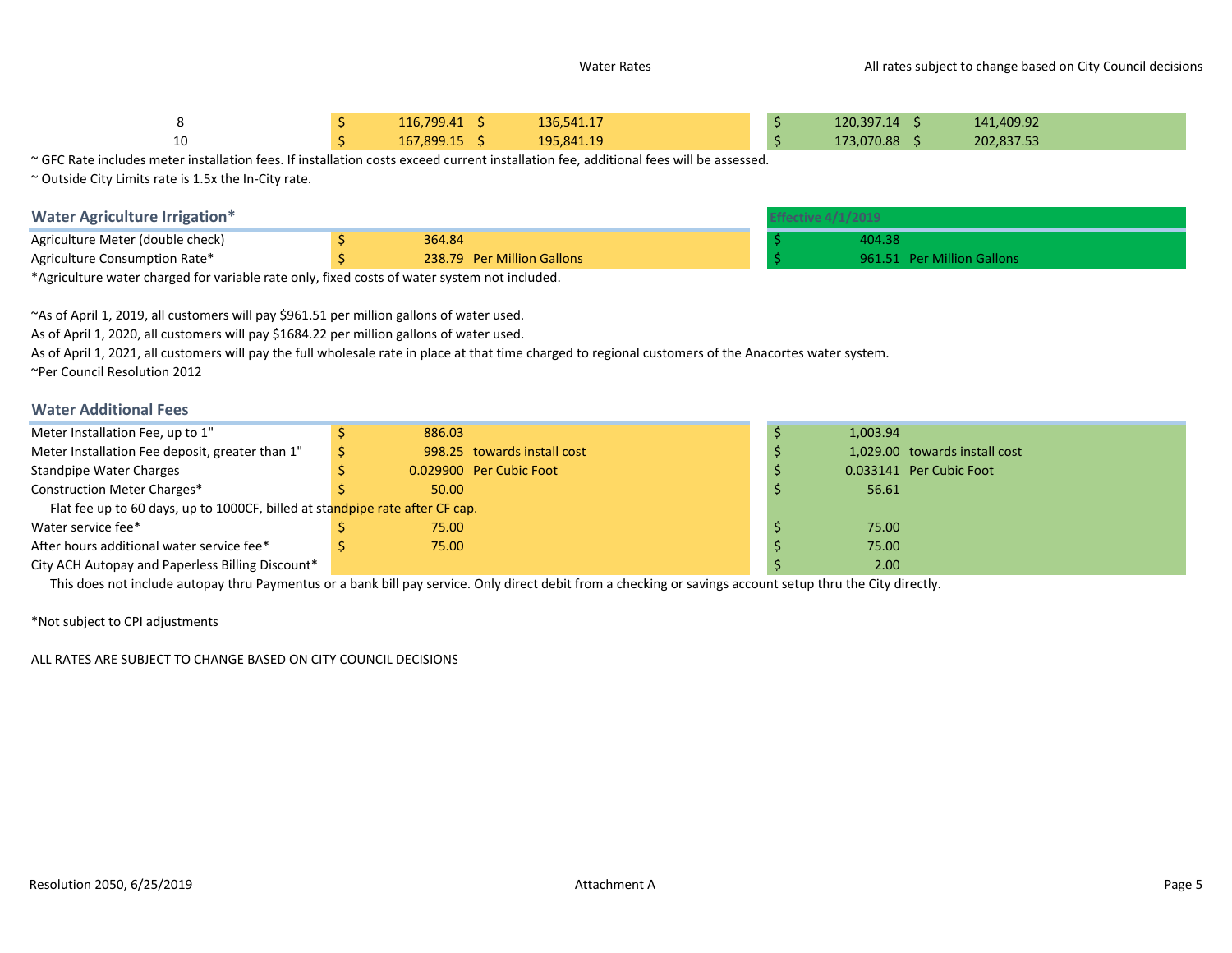## **SEWER**

 Regular sewer rates are indexed annually by the treasurer to reflect one hundred percent of any change from the Consumer Price Index for Seattle-Tacoma-Bremerton-All Urban Wage Earners (CPl-U) for the previous October.

3.080% 2019 rates inclusive of 'Effect of City Utility Tax' which was previously separated out on bills and statements. Seattle-Tacoma-Bremerton-All Urban Wage Earners (CPl-U), October 2017-October 2018

\*Based on the sewer rate study, to fund needed infrastructure sewer rates will increase 4% effective 3/1/2019.

7% increases effective January 1st 2020, 2021, 2022, 2023, 2024 with a review in November 2020, 2022, 2024.

|                                                 |                    |                 | Rates Effective 1/1/2019 |        |                    |                    | *Rates Effective 3/1/2019 |        |
|-------------------------------------------------|--------------------|-----------------|--------------------------|--------|--------------------|--------------------|---------------------------|--------|
| <b>Sewer Residential and Commercial Charges</b> |                    |                 |                          |        |                    |                    |                           |        |
| <b>Monthly Fixed Charge</b>                     |                    |                 |                          |        |                    |                    |                           |        |
| <b>Meter Size (Inches)</b>                      | <b>Residential</b> |                 | <b>Commercial</b>        |        | <b>Residential</b> |                    | <b>Commercial</b>         |        |
| $5/8 \times \frac{3}{4}$                        |                    | $37.41 \quad $$ |                          | 37.41  | \$                 | $38.91 \quad $$    |                           | 38.91  |
| $\frac{3}{4}$                                   |                    | $44.91 \quad $$ |                          | 44.91  | \$                 | $46.71 \quad $5$   |                           | 46.71  |
|                                                 |                    | $52.40 \pm 5$   |                          | 52.40  | \$                 | $54.50\frac{1}{2}$ |                           | 54.50  |
| $1\frac{1}{2}$                                  |                    | $67.35$ \$      |                          | 67.35  | \$                 | 70.04              | -S                        | 70.04  |
|                                                 |                    |                 |                          | 108.53 |                    |                    |                           | 112.87 |
|                                                 |                    |                 |                          | 411.63 |                    |                    |                           | 428.10 |
| 4                                               |                    |                 |                          | 523.90 |                    |                    |                           | 544.86 |
| ь                                               |                    |                 |                          | 785.86 |                    |                    |                           | 817.29 |

### Monthly Consumption Charge

SIC 1 consumption per cubic footSIC 1 consumption per gallon\*

- SIC 2 consumption per cubic foot
- SIC 2 consumption per gallon\*
- SIC 3 consumption per cubic foot
- SIC 3 consumption per gallon\*
- SIC 4 consumption per cubic foot
- SIC 4 consumption per gallon\*

|        | <b>Residential</b> |         | <b>Commercial</b> |         | <b>Residential</b> |         | <b>Commercial</b> |         |
|--------|--------------------|---------|-------------------|---------|--------------------|---------|-------------------|---------|
| foot   | \$                 | 0.02663 | -S                | 0.02663 | \$                 | 0.02770 | S                 | 0.02770 |
| $\ast$ | \$                 | 0.00356 | -Ŝ                | 0.00356 | \$                 | 0.00370 | S                 | 0.00370 |
| foot   |                    |         |                   | 0.03326 |                    |         |                   | 0.03459 |
| $\ast$ |                    |         |                   | 0.00445 |                    |         |                   | 0.00463 |
| foot   |                    |         |                   | 0.06474 |                    |         |                   | 0.06733 |
| $\ast$ |                    |         |                   | 0.08650 |                    |         |                   | 0.08996 |
| foot   |                    |         |                   | 0.01053 |                    |         |                   | 0.01095 |
| $\ast$ |                    |         |                   | 0.00141 |                    |         |                   | 0.00147 |
|        |                    |         |                   |         |                    |         |                   |         |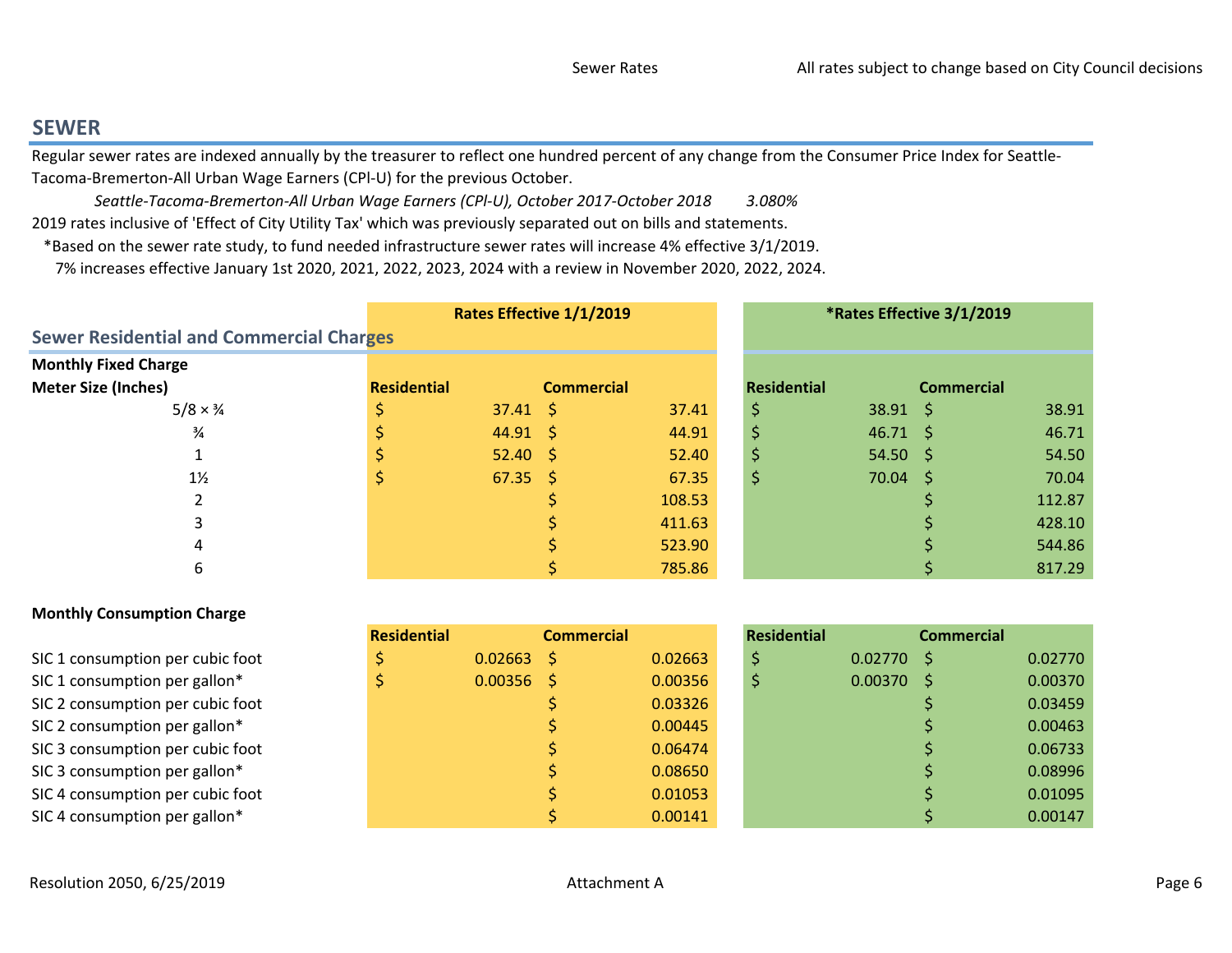|                                                                                                                                         |                    |               |                     | Sewer Rates                       |                    |               | All rates subject to change based on City Council decisions |
|-----------------------------------------------------------------------------------------------------------------------------------------|--------------------|---------------|---------------------|-----------------------------------|--------------------|---------------|-------------------------------------------------------------|
| SIC 4: BOD per pound                                                                                                                    |                    |               | \$                  | 1.39655                           |                    |               | \$<br>1.45241                                               |
| SIC 4: TSS per pound                                                                                                                    |                    |               | \$                  | 0.85213                           |                    |               | \$<br>0.88622                                               |
| *Utility meters and billing system operate using cubic feet, some rounding may occur<br>when reviewing billed amounts in gallon format. |                    |               |                     |                                   |                    |               |                                                             |
|                                                                                                                                         |                    |               |                     |                                   |                    |               |                                                             |
| <b>Septic Waste Dump Fee</b>                                                                                                            |                    |               |                     |                                   |                    |               |                                                             |
| Yearly Discharge Card                                                                                                                   |                    |               | \$.                 | 53.76                             |                    |               | \$<br>55.91                                                 |
| Per Gallon Fee                                                                                                                          |                    |               |                     |                                   |                    |               |                                                             |
| Waste Generated on Fidalgo Island                                                                                                       |                    |               | \$                  | 0.1075                            |                    |               | \$<br>0.1118                                                |
| Waste Generated off Fidalgo Island                                                                                                      |                    |               | $\ddot{\mathsf{S}}$ | 0.1290                            |                    |               | \$<br>0.1342                                                |
| <b>Sewer General Facilities Charges</b>                                                                                                 |                    |               |                     |                                   |                    |               |                                                             |
| <b>Type</b>                                                                                                                             | <b>GFC In-City</b> |               |                     | <b>Including taxes &amp; fees</b> | <b>GFC In-City</b> |               | <b>Including taxes &amp; fees</b>                           |
| Singe Family                                                                                                                            | \$                 | $9,090.50$ \$ |                     | 9,774.74                          | \$                 | $9,090.50$ \$ | 9,774.74                                                    |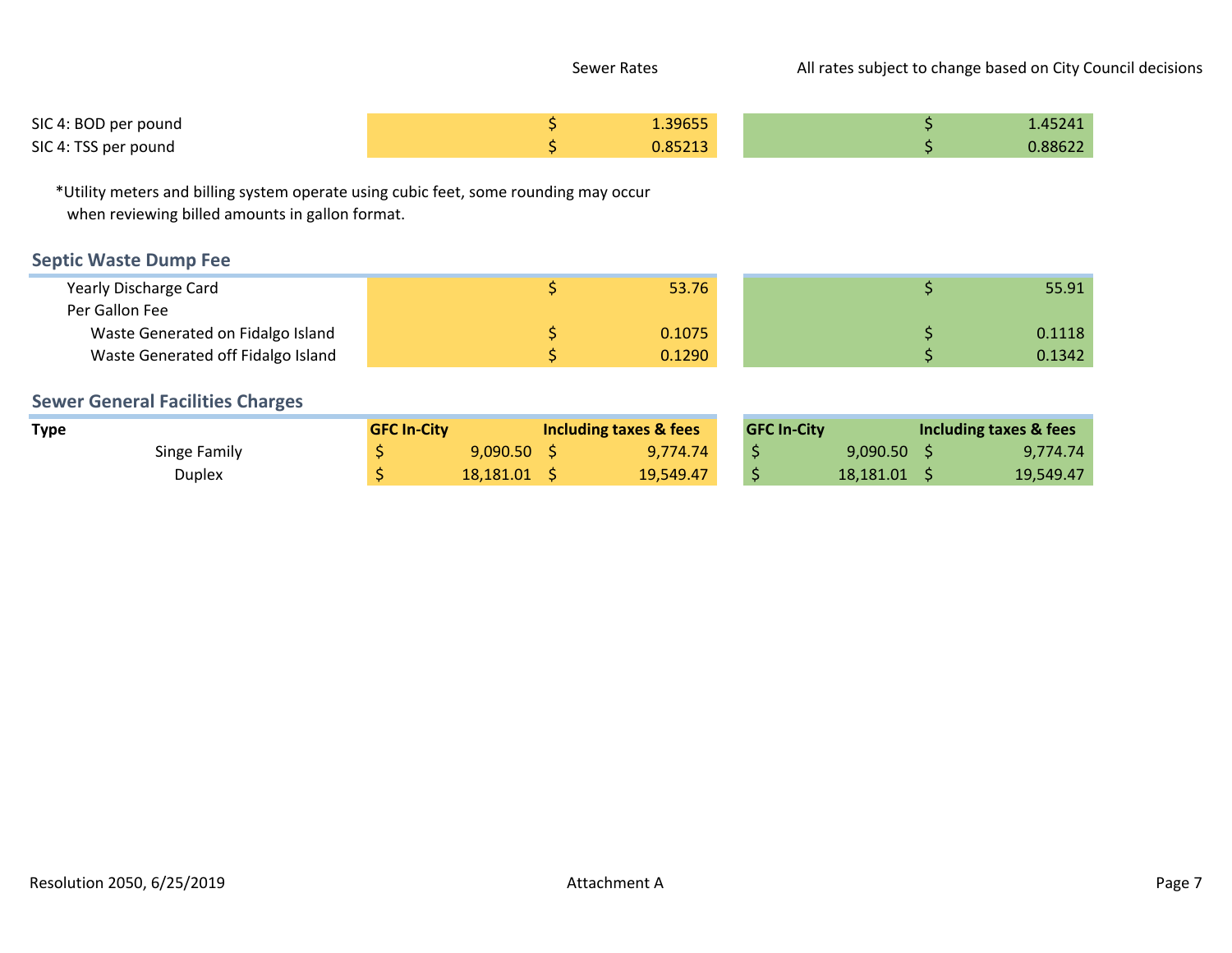#### SOLID WASTE

 Regular solid waste rates are indexed annually by the treasurer to reflect one hundred percent of any change from the Consumer Price Index for Seattle-Tacoma-Bremerton-All Urban Wage Earners (CPl-U) for the previous October.

3.080%2019 rates inclusive of 'Effect of City Utility Tax' which was previously separated out on bills and statements. These rates do not include the State Refuse Tax of 3.6%Seattle-Tacoma-Bremerton-All Urban Wage Earners (CPl-U), October 2017-October 2018

Rates effective 1/1/2019

Effective 6/1/2019 Skagit County has increased the solid waste tonnage fee by 9%.This increases the cost of solid waste services provided by City of Anacortes by 3%.

#### Rates effective 6/1/2019

#### Solid Waste Residential Rates, includes structures with more than one living unit

| <b>Contents</b>         | <b>Tote Sizes</b> | Minimum # of<br><b>Totes</b> | Maximum # of<br><b>Totes</b> | <b>Monthly Rate</b> | <b>Additional Totes</b> | <b>Monthly Rate</b> | <b>Additional Totes</b> |
|-------------------------|-------------------|------------------------------|------------------------------|---------------------|-------------------------|---------------------|-------------------------|
| <b>Organics Tote</b>    | 32, 64, 96 gallon | n/a                          | n/a                          | \$13.76             | \$13.76                 | \$13.76             | \$13.76                 |
| <b>Recyclables Tote</b> | 32, 64, 96 gallon |                              | n/a                          | \$11.26             | \$11.26                 | \$11.26             | \$11.26                 |
| <b>Refuse Tote</b>      | 21 gallon         |                              |                              | \$8.76              | n/a                     | \$9.02              | n/a                     |
| <b>Refuse Tote</b>      | 32 gallon         | n/a                          |                              | \$16.26             | \$16.26                 | \$16.75             | \$16.75                 |

#### Solid Waste Commercial Rates

| <b>Contents</b>                  | <b>Tote Sizes</b> | Minimum # of<br><b>Totes</b> | Maximum # of<br><b>Totes</b> | <b>Monthly Rate</b> | <b>Additional Totes</b> | <b>Monthly Rate</b> | <b>Additional Totes</b> |
|----------------------------------|-------------------|------------------------------|------------------------------|---------------------|-------------------------|---------------------|-------------------------|
| Organics Tote - Restaurants only | 96 gallon         | n/a                          | n/a                          | \$19.43             | \$19.43                 | \$19.43             | \$19.43                 |
| <b>Recyclables Tote</b>          | ln/a              | n/a                          | n/a                          | n/a                 | n/a                     | n/a                 | n/a                     |
| <b>Refuse Tote</b>               | 21 gallon         | n/a                          |                              | \$8.76              | n/a                     | \$9.02              | n/a                     |
| <b>Refuse Tote</b>               | 32 gallon         | n/a                          |                              | \$16.26             | \$16.26                 | \$16.75             | \$16.75                 |
| <b>Refuse Tote</b>               | 96 gallon         | n/a                          |                              | \$45.03             | \$45.03                 | \$46.38             | \$46.38                 |

#### Recycling Container Rates - Residential

| Container Size | <b>Monthly Rate</b> | <b>Extra Collections</b> |
|----------------|---------------------|--------------------------|
| 1 Cubic Yard   | \$31.27             | \$18.76                  |
| 2 Cubic Yard   | \$56.28             | \$25.02                  |
| 3 Cubic Yard   | \$87.55             | \$31.27                  |
| 6 Cubic Yard   | \$112.57            | \$37.52                  |
| 8 Cubic Yard   | \$162.60            | \$50.03                  |

| <b>Monthly Rate</b> | <b>Extra Collections</b> |
|---------------------|--------------------------|
| \$31.27             | \$18.76                  |
| \$56.28             | \$25.02                  |
| \$87.55             | \$31.27                  |
| \$112.57            | \$37.52                  |
| \$162.60            | \$50.03                  |

#### Refuse Drop Box Rental Rates PERMANENT - Commercial

| <b>Container Size</b> | <b>Monthly Rate, for</b> | Delivery Fee | <b>Tonnage Fee</b>                                                                                        | <b>Haul Fee</b>      | <b>Haul Fee Non</b>  | <b>Monthly Rate, for</b> | <b>Delivery Fee</b> | <b>Tonnage Fee Haul Fee</b>           |                      | <b>Haul Fee Non</b>  |
|-----------------------|--------------------------|--------------|-----------------------------------------------------------------------------------------------------------|----------------------|----------------------|--------------------------|---------------------|---------------------------------------|----------------------|----------------------|
|                       | rented box only          |              | Per Ton*                                                                                                  | <b>Compactor Box</b> | <b>Compactor Box</b> | rented box only          |                     | Per Ton*                              | <b>Compactor Box</b> | <b>Compactor Box</b> |
| 10 Cubic Yard         | \$125.08                 |              | At Cost plus<br>$\begin{array}{ c c c c }\n\hline\n\text{S}93.81 & \text{S1.00/ton}\n\hline\n\end{array}$ | \$231.39             | \$206.38             | \$128.83                 | \$96.62             | <b>At Cost plus</b><br>\$1.00/ton     | \$238.33             | \$212.57             |
| 30 Cubic Yard         | \$125.08                 |              | At Cost plus<br>$\begin{array}{ c c c c }\n\hline\n\text{S}93.81 & \text{S1.00/ton}\n\hline\n\end{array}$ | \$231.39             | \$206.38             | \$128.83                 | \$96.62             | At Cost plus<br>$\frac{1}{2}$ .00/ton | \$238.33             | \$212.57             |

\*Not subject to CPI adjustments

\*Not subject to CPI adjustments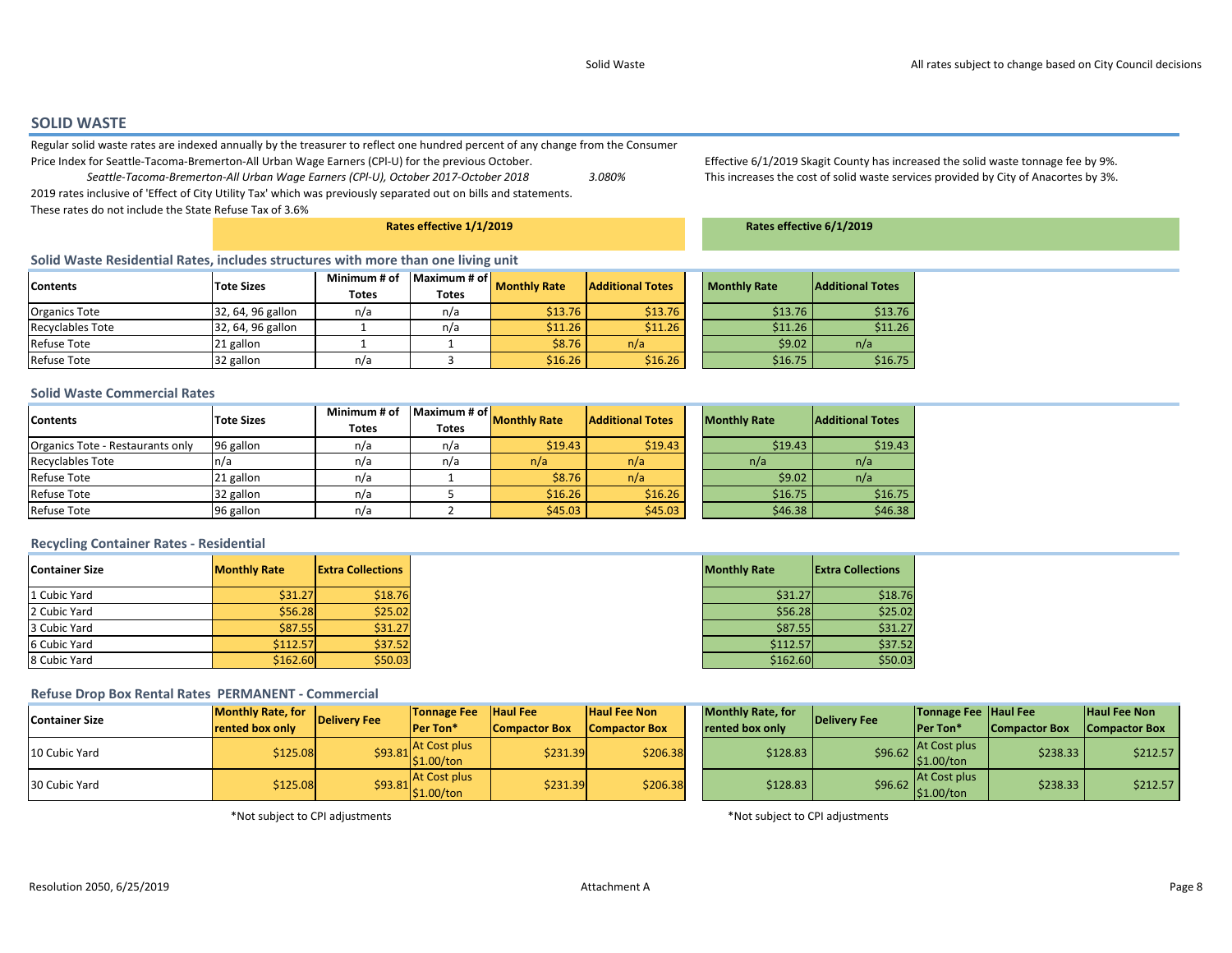#### Refuse Drop Box Rental Rates TEMPORARY - Prepayment Required

| <b>Container Size</b> |          |        | Delivery, Removal Haul Fee Non | Tonnage Fee Daily Rate,                       |                         | <b>Pre-Pay amount,</b> | Delivery, Removal & Haul Fee Non |                      | Tonnage Fee Daily Rate,    |                         | <b>Pre-Pay amount,</b> |
|-----------------------|----------|--------|--------------------------------|-----------------------------------------------|-------------------------|------------------------|----------------------------------|----------------------|----------------------------|-------------------------|------------------------|
|                       | & 7 Days |        | <b>Compactor Box</b>           | Per Ton*                                      | <b>Starting 8th Day</b> | lincludes all tax      | 7 Days                           | <b>Compactor Box</b> | Per Ton*                   | <b>Starting 8th Day</b> | includes all tax       |
| 10 Cubic Yard         |          | 337.70 |                                | At Cost plus<br>$\frac{1}{206.38}$ \$1.00/ton | \$18.76                 | \$349.86               | \$347.84                         | \$212.57             | At Cost plus<br>\$1.00/ton | \$19.32                 | \$360.36               |
| 30 Cubic Yard         |          | 337.70 |                                | $\frac{1}{206.38}$ At Cost plus               | \$18.76                 | \$349.86               | \$347.84                         | \$212.57             | At Cost plus<br>\$1.00/ton | \$19.32                 | \$360.36               |

\*No subject to CPI adjustments

#### Refuse Container Rates PERMANENT - Commercial

| <b>Container Size</b> | <b>Monthly Rate</b> | <b>Extra Collections</b> |
|-----------------------|---------------------|--------------------------|
| 1.5 Cubic Yard        | \$118.82            | \$31.27                  |
| 2 Cubic Yard          | \$143.84            | \$37.52                  |
| 3 Cubic Yard          | \$206.38            | \$50.03                  |
| 6 Cubic Yard          | \$406.50            | \$106.31                 |
| 8 Cubic Yard          | \$544.08            | \$137.58                 |

Refuse Container Rates TEMPORARY - Prepayment required

| <b>Container Size</b> | Delivery, Removal Daily Rate, |                                     | Extra    | <b>Pre-Pay amount,</b> |
|-----------------------|-------------------------------|-------------------------------------|----------|------------------------|
|                       | & 7 Days                      | <b>Starting 8th Day Collections</b> |          | lincludes tax          |
| 1.5 Cubic Yard        | \$118.82                      | \$3.75                              | \$68.79  | \$123.10               |
| 2 Cubic Yard          | \$137.58                      | \$5.00                              | \$81.30  | \$142.54               |
| 3 Cubic Yard          | \$162.60                      | \$6.88                              | \$100.06 | \$168.45               |
| 6 Cubic Yard          | \$231.39                      | \$12.51                             | \$162.60 | \$239.72               |
| 8 Cubic Yard          | \$281.42                      | \$18.76                             | \$206.38 | \$291.55               |

| Delivery, Removal & Daily Rate, |                         | <b>Extra</b>       | Pre-Pay amount, |
|---------------------------------|-------------------------|--------------------|-----------------|
| 7 Days                          | <b>Starting 8th Day</b> | <b>Collections</b> | includes tax    |
| \$122.39                        | \$3.86                  | \$70.86            | \$126.79        |
| \$141.71                        | \$5.15                  | \$83.74            | \$146.81        |
| \$167.48                        | \$7.09                  | \$103.06           | \$173.51        |
| \$238.33                        | \$12.88                 | \$167.48           | \$246.91        |
| \$289.86                        | \$19.32                 | \$212.57           | \$300.30        |

 $$38.65$ 

\*No subject to CPI adjustments

 $$51.53$ 

 $$109.50$ 

\$141.71

#### Solid Waste Additional Fees

| <b>Description</b>                 | <b>Per Unit</b>      |  |
|------------------------------------|----------------------|--|
| <b>Additional Organics Dump</b>    | \$6.25               |  |
| <b>City Garbage Bags</b>           | \$5.00               |  |
| City Garbage Bags - Retail Outlet  | \$4.69               |  |
| Price                              |                      |  |
| Non-Refrigerated Appliance         | \$31.27              |  |
| Organics Tote Cleaning Fee         | \$12.51              |  |
| <b>Refrigerated Appliance</b>      | \$43.78              |  |
| Refuse Overtime Call-Out, Per Hour | \$68.79              |  |
| Replacement Tote Due To            |                      |  |
| Negligence                         | At Cost plus \$10.42 |  |
| Special Haul Per Cubic Yard        | \$43.78              |  |
| Refuse Return Trip                 | \$31.27              |  |
| <b>Organics Return Trip</b>        | \$10.00              |  |
| <b>Recycling Return Trip</b>       | \$10.00              |  |

| Per Unit             |
|----------------------|
| \$6.25               |
| \$5.15               |
| \$4.83               |
| \$32.21              |
| \$12.51              |
| \$45.09              |
| \$68.79              |
| At Cost plus \$10.42 |
| \$45.09              |
| \$31.27              |
| \$10.00              |
| \$10.00              |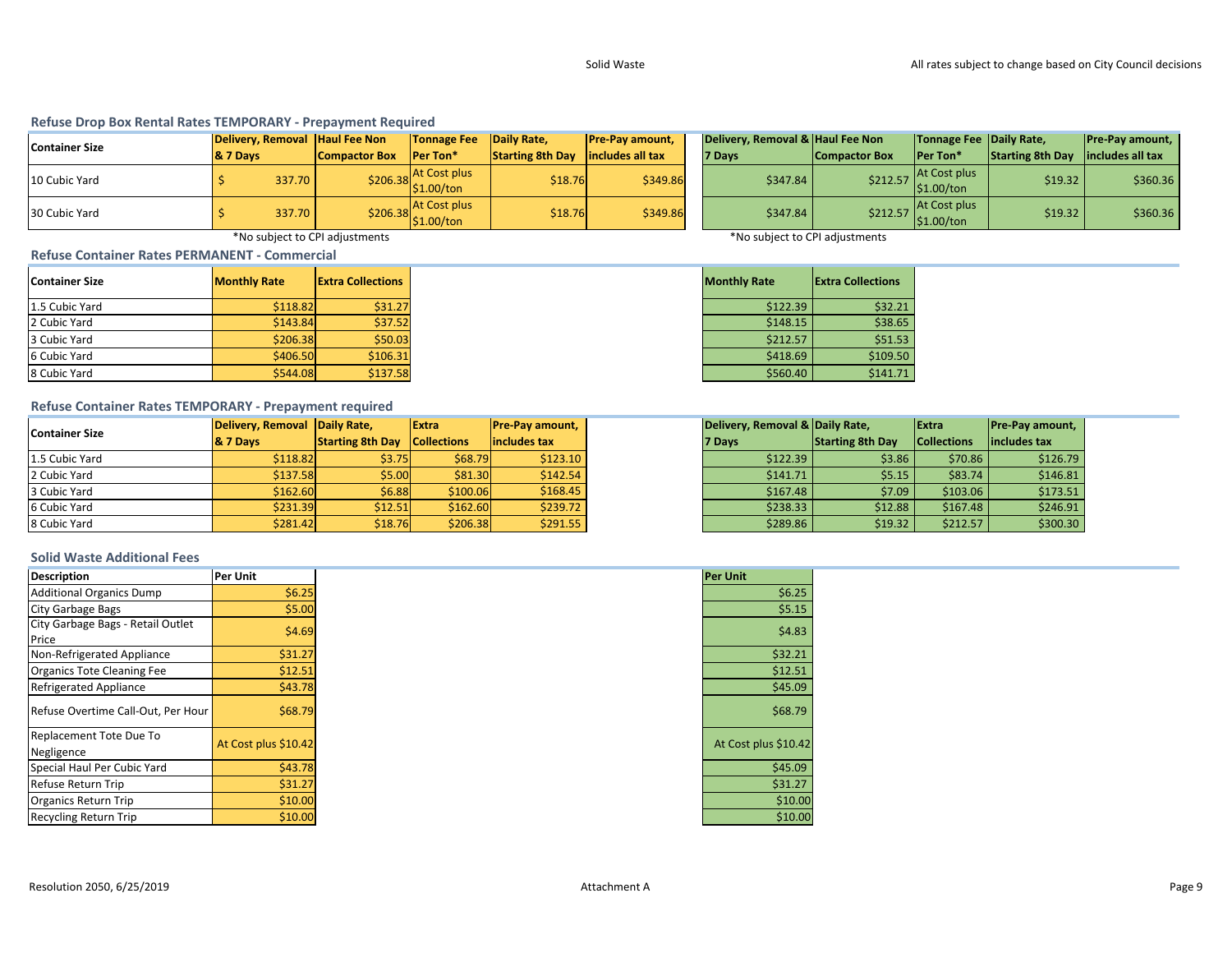#### STORM

 Effective 1/1/2018 until 12/31/2022, the monthly fixed rate charge for storm residential and commercial charges will not be subject to CPI adjustments. Rate changes are as indicated below.3.080%Regular storm rates are indexed annually by the treasurer to reflect one hundred percent of any change from the Consumer Price Index for Seattle-Tacoma-Bremerton-All Urban Wage Earners Seattle-Tacoma-Bremerton-All Urban Wage Earners (CPl-U), October 2016-October 2017

All rates now inclusive of 'Effect of City Utility Tax' which was previously separated out on bills and statements.

|                                                 | Rates Effective 1/1/2017 | Rates Effective 1/1/2018 | Rates Effective 1/1/2019 | Rates Effective 1/1/2020 | Rates Effective 1/1/2021 | Rates Effective 1/1/2022 |
|-------------------------------------------------|--------------------------|--------------------------|--------------------------|--------------------------|--------------------------|--------------------------|
| <b>Storm Residential and Commercial Charges</b> |                          |                          |                          |                          |                          |                          |
|                                                 |                          |                          |                          |                          |                          |                          |
| <b>Monthly Fixed Charge</b>                     |                          |                          |                          |                          |                          |                          |
| Single Family Residential (flat fee)            | 5.51 <sup>5</sup>        | 9.68 <sup>5</sup>        | $10.22$ \$               | 11.29 <sub>5</sub>       | 12.37 <sup>5</sup>       | 13.44                    |
| Commercial per ERU per Month                    | 5.51S                    | $9.68$ \$                | $10.22$ \$               | $11.29 \pm 5$            | 12.37 <sup>5</sup>       | 13.44                    |
| One ERU is 3,600 square feet of impervious area |                          |                          |                          |                          |                          |                          |

Effective 1/1/2019 until 12/31/2022 HM and LM1 zones rate reduction will decrease by 5% per year. Effective 1/1/2023 until 12/31/2028 this rate reduction will decrease by 10% per year. Effective 1/1/2029 all storm charges for properties located in the HM or LM1 zones will be charged the current charges without any reductions. The minimum billed will be 100% of 1 ERU.

| Monthly Fixed Charge (HM and LM1 Zones) |                          | Rates Effective 1/1/2018 |                 | Rates Effective 1/1/2019 |               | Rates Effective 1/1/2020 | Rates Effective 1/1/2021 | Rates Effective 1/1/2022 |
|-----------------------------------------|--------------------------|--------------------------|-----------------|--------------------------|---------------|--------------------------|--------------------------|--------------------------|
| % of current rate                       |                          | 10%                      |                 | 15%                      |               | 20%                      | 25%                      | 30%                      |
| Single Family Residential (flat fee)    |                          |                          | 0.97            | l S                      | 1.53          | 2.26<br>l S              | 3.09 <sup>5</sup>        | 4.03                     |
| Commercial per ERU per Month            |                          |                          | $0.97 \quad$ \$ |                          | 1.53          | 2.26<br>∣\$              | 3.09 <sup>5</sup>        | 4.03                     |
| Monthly Fixed Charge (HM and LM1 Zones) | Rates Effective 1/1/2023 | Rates Effective 1/1/2024 |                 | Rates Effective 1/1/2025 |               | Rates Effective 1/1/2026 | Rates Effective 1/1/2027 | Rates Effective 1/1/2028 |
| % of current rate                       | 40%                      |                          | 50%             |                          | 60%           | 70%                      | 80%                      | 90%                      |
| <b>Storm General Facilities Charges</b> |                          |                          |                 |                          |               |                          |                          |                          |
| <b>Type; Residential and Commercial</b> |                          |                          |                 |                          |               |                          |                          |                          |
| Per ERU, minimum of 1 ERU               | $1,442.36$ \$            |                          | $1,485.65$ \$   |                          | $1,531.42$ \$ | $1,577.36$ \$            | $1,624.68$ \$            | 1,674.72                 |
| <b>Including Tax</b>                    | $1,550.93$ \$            |                          | $1,597.48$ \$   |                          | $1,646.69$ \$ | $1,696.09$ \$            | 1,746.97 \$              | 1,800.78                 |
|                                         |                          |                          |                 |                          |               |                          |                          |                          |

#### Explanation of Charges

Single-Family Properties: Residential properties are charged a flat rate per month, and are considered 1 ERU.

This rate was set based on aerial photo surveys which show that the average amount of impervious surface on a single-family parcel in Anacortes is approximately 3,600 square feet.

Commercial and Multi-Family Properties: Commercial properties are assessed a charge based on the actual amount of impervious surface area they contain (buildings, parking lots, etc.)(minimum of 1 ERU). One ERU is equal to 3,600 square feet (ft2) of impervious surface.

Commercial Storm Water Fee = # ERU x Commercial per ERU per Month fee

#### Sample Calculation

A property has 10,000 ft  $^2$  of impervious surface (parking lots, walkways, rooftops, etc.), so the storm water fee would be:

10,000 ft2 /3,600 ft2 = 2.78 ERU

2.78 ERU X \$9.68 per month per ERU = \$26.91 per month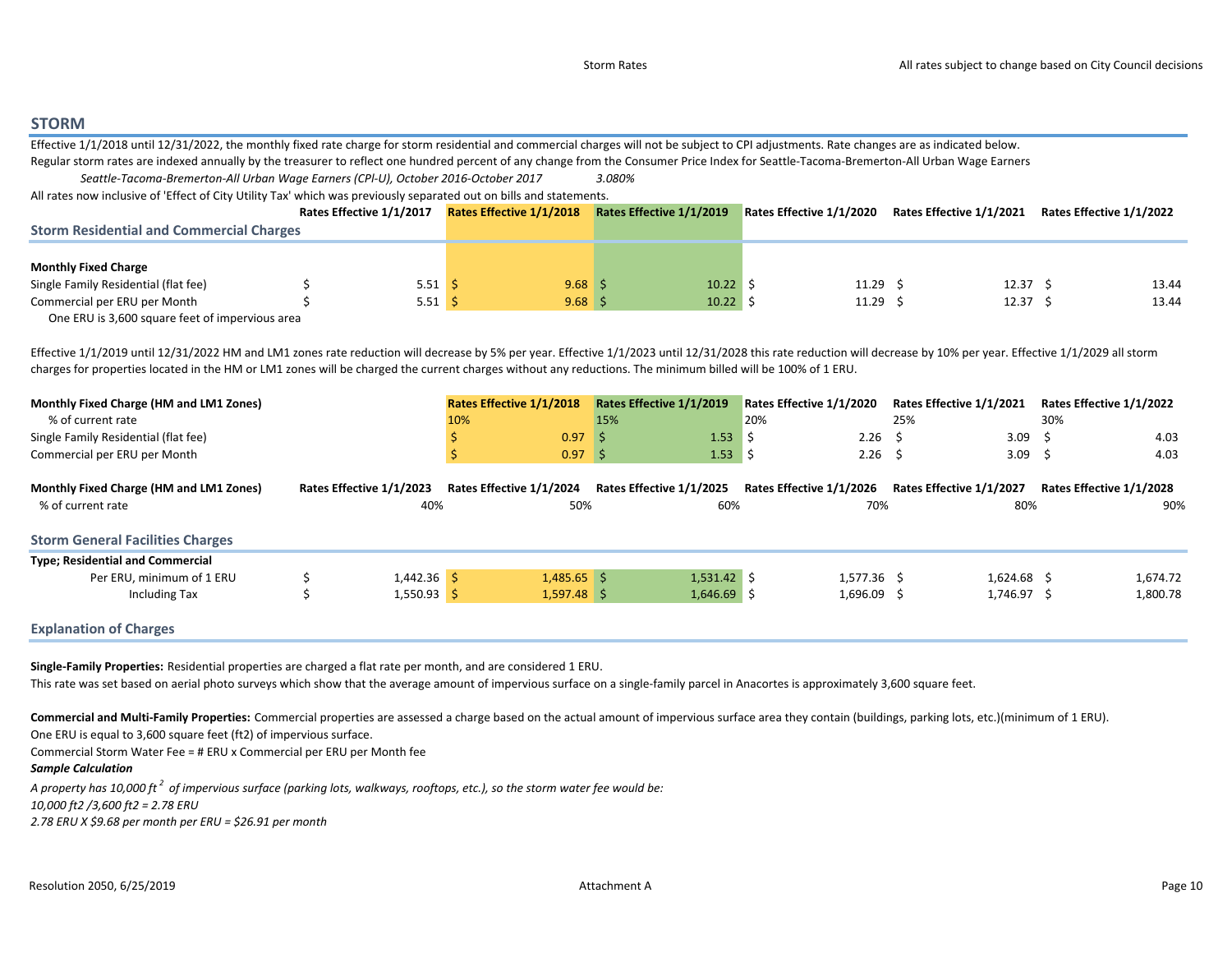## IMPACT FEES

|                                                                                       |                                                                                    |                  |            | Unless otherwise determined, regular impact fees are indexed annually by the treasurer to reflect one hundred percent of any change from the Consumer Price Index         |
|---------------------------------------------------------------------------------------|------------------------------------------------------------------------------------|------------------|------------|---------------------------------------------------------------------------------------------------------------------------------------------------------------------------|
| for Seattle-Tacoma-Bremerton-All Urban Wage Earners (CPI-U) for the previous October. |                                                                                    |                  |            |                                                                                                                                                                           |
|                                                                                       | Seattle-Tacoma-Bremerton-All Urban Wage Earners (CPI-U), October 2017-October 2018 |                  | 3.080%     |                                                                                                                                                                           |
|                                                                                       |                                                                                    |                  |            |                                                                                                                                                                           |
|                                                                                       | Engineering News Record Construction Index (CCI), October 2017-October 2018        |                  |            | Transportation impact fee rates are increased annually by the treasurer using the Engineering News Record Construction Index (CCI) as a basis for the increase.<br>3.384% |
|                                                                                       |                                                                                    |                  |            |                                                                                                                                                                           |
| <b>Park Impact Fee Rate Schedule</b>                                                  |                                                                                    |                  |            |                                                                                                                                                                           |
| <b>Rates Effective</b>                                                                |                                                                                    | 1/1/2018         | 1/1/2019   |                                                                                                                                                                           |
| <b>Land Uses</b>                                                                      | <b>Unit of Measure</b>                                                             | Rate             | Rate       | Park Impact Fee adopted via Ord. 2474                                                                                                                                     |
| Single family                                                                         | <b>Dwelling</b>                                                                    | \$615.00         |            | \$615.00 Rate Basis: Park & Recreation Impact Fee Study/Report dated Oct. 19, 1998                                                                                        |
| Multi-family, per dwelling unit                                                       | Dwelling                                                                           | \$615.00         | \$615.00   |                                                                                                                                                                           |
| <b>Fire Impact Fee Rate Schedule</b>                                                  |                                                                                    |                  |            |                                                                                                                                                                           |
| <b>Rates Effective</b>                                                                |                                                                                    | 1/1/2019         | 4/22/2019  |                                                                                                                                                                           |
| <b>Land Uses</b>                                                                      | <b>Unit of Measure</b>                                                             | Rate             | Rate       | Fire Impact fees updated via Ord 3030                                                                                                                                     |
| <b>Residential</b>                                                                    |                                                                                    |                  |            | Rate Basis: Fire Impact Fee Study/Report dated 12/5/18                                                                                                                    |
|                                                                                       | Gross floor area above                                                             |                  |            |                                                                                                                                                                           |
| All commercial & residential structures with 3+ stories                               | 2nd story                                                                          | \$1.00 / sq. ft. |            |                                                                                                                                                                           |
| Single family                                                                         | <b>Dwelling</b>                                                                    |                  | \$447.11   |                                                                                                                                                                           |
| Multi-family, per dwelling unit                                                       | <b>Dwelling</b>                                                                    |                  | \$378.92   |                                                                                                                                                                           |
| <b>Commercial</b>                                                                     |                                                                                    |                  |            |                                                                                                                                                                           |
| <b>Commercial 1</b>                                                                   |                                                                                    |                  |            |                                                                                                                                                                           |
| <b>Land uses (NAICS)</b><br>Wholesale/retail trade (42, 44-45)                        |                                                                                    |                  |            |                                                                                                                                                                           |
| Warehousing (49)                                                                      |                                                                                    |                  |            |                                                                                                                                                                           |
| Information (51)                                                                      |                                                                                    |                  |            |                                                                                                                                                                           |
| Finance & Insurance (52)                                                              | Per 1,000 sq. ft.                                                                  |                  |            |                                                                                                                                                                           |
| Real Estate and Rental & Leasing (53)                                                 |                                                                                    |                  | \$1,283.07 |                                                                                                                                                                           |
| Professional, Scientific, & Technical Services (54)                                   |                                                                                    |                  |            |                                                                                                                                                                           |
| Food Services & Drinking Places (722)                                                 |                                                                                    |                  |            |                                                                                                                                                                           |
| <b>Commercial 2</b>                                                                   |                                                                                    |                  |            |                                                                                                                                                                           |
| <b>Land uses (NAICS)</b>                                                              |                                                                                    |                  |            |                                                                                                                                                                           |
| Manufacturing (31-33)                                                                 | Per 1,000 sq. ft.                                                                  |                  | \$10.56    |                                                                                                                                                                           |
| <b>Commercial 3</b>                                                                   |                                                                                    |                  |            |                                                                                                                                                                           |
| <b>Land uses (NAICS)</b>                                                              |                                                                                    |                  |            |                                                                                                                                                                           |
| Transportation (48)                                                                   |                                                                                    |                  |            |                                                                                                                                                                           |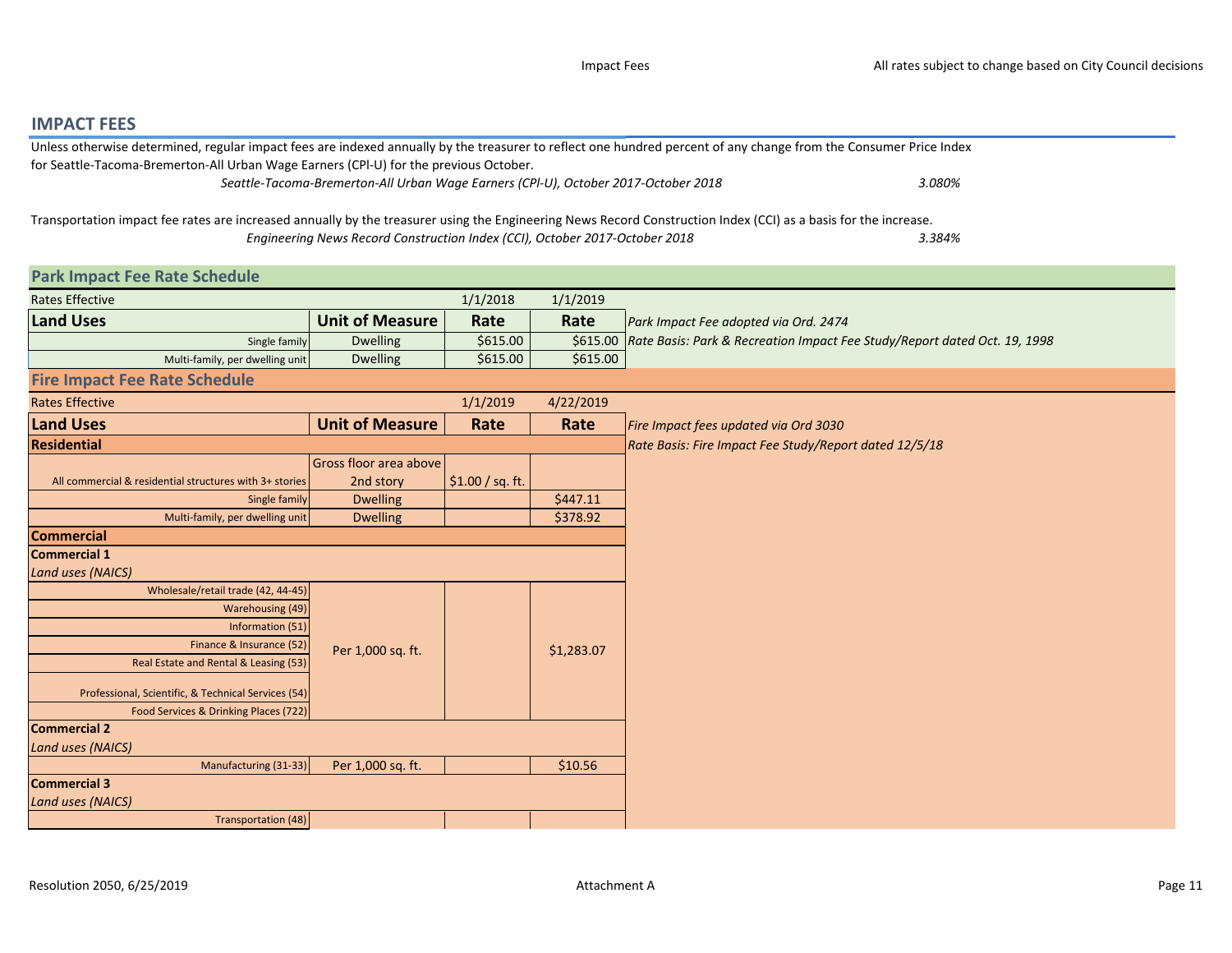| Per 1,000 sq. ft.<br>\$2,151.36<br>Arts, Recreation & Entertainment (71)<br>Accommodation (721)<br>Religious Organizations (8131)<br><b>Commercial 4</b><br><b>Land uses (NAICS)</b><br><b>Educational Services (61)</b><br>Per 1,000 sq. ft.<br>\$407.68<br><b>Public Administration (92)</b><br><b>Transportation Impact Fee Rate Schedule</b><br><b>Rates Effective</b><br>1/1/2018<br>1/1/2019<br>Unit of<br><b>Land Uses</b><br>Rate<br>Rate<br>Transportation Impact fee rate adopted via Ord. 3011<br>Cost per New P.M. Trip Generated<br>\$2,641.40<br>\$2,730.77<br>Rate Basis: 2016 Comprehensive Plan Transportation Element<br><b>Residential</b><br>Notes:<br>2,730.77 1. Transportation impact fee rates are increased annually by the treasurer using the<br><b>Dwelling</b><br>\$2,641.40<br>Single family (detached)<br>\$<br>$\zeta$<br>\$1,637.67<br>1,693.08 Engineering News Record Construction Index (CCI) as a basis for the increase.<br><b>Dwelling</b><br>Apartment (rental, low/med/high rise)<br>\$<br>1,532.01<br>\$<br>Dwelling<br>1,583.85<br>Low-Rise Apartment (rental, 1-2 levels)<br>Ś.<br>1,030.15<br>\$<br>1,065.00 2. P.M. peak hour trips are determined by using the latest version of the ITE Trip Generation<br><b>Dwelling</b><br>Mid-Rise Apartment (rental, 3-10 levels) | Health Care and Social Assistance (62) |  |  |  |
|------------------------------------------------------------------------------------------------------------------------------------------------------------------------------------------------------------------------------------------------------------------------------------------------------------------------------------------------------------------------------------------------------------------------------------------------------------------------------------------------------------------------------------------------------------------------------------------------------------------------------------------------------------------------------------------------------------------------------------------------------------------------------------------------------------------------------------------------------------------------------------------------------------------------------------------------------------------------------------------------------------------------------------------------------------------------------------------------------------------------------------------------------------------------------------------------------------------------------------------------------------------------------------------------------------------------|----------------------------------------|--|--|--|
|                                                                                                                                                                                                                                                                                                                                                                                                                                                                                                                                                                                                                                                                                                                                                                                                                                                                                                                                                                                                                                                                                                                                                                                                                                                                                                                        |                                        |  |  |  |
|                                                                                                                                                                                                                                                                                                                                                                                                                                                                                                                                                                                                                                                                                                                                                                                                                                                                                                                                                                                                                                                                                                                                                                                                                                                                                                                        |                                        |  |  |  |
|                                                                                                                                                                                                                                                                                                                                                                                                                                                                                                                                                                                                                                                                                                                                                                                                                                                                                                                                                                                                                                                                                                                                                                                                                                                                                                                        |                                        |  |  |  |
|                                                                                                                                                                                                                                                                                                                                                                                                                                                                                                                                                                                                                                                                                                                                                                                                                                                                                                                                                                                                                                                                                                                                                                                                                                                                                                                        |                                        |  |  |  |
|                                                                                                                                                                                                                                                                                                                                                                                                                                                                                                                                                                                                                                                                                                                                                                                                                                                                                                                                                                                                                                                                                                                                                                                                                                                                                                                        |                                        |  |  |  |
|                                                                                                                                                                                                                                                                                                                                                                                                                                                                                                                                                                                                                                                                                                                                                                                                                                                                                                                                                                                                                                                                                                                                                                                                                                                                                                                        |                                        |  |  |  |
|                                                                                                                                                                                                                                                                                                                                                                                                                                                                                                                                                                                                                                                                                                                                                                                                                                                                                                                                                                                                                                                                                                                                                                                                                                                                                                                        |                                        |  |  |  |
|                                                                                                                                                                                                                                                                                                                                                                                                                                                                                                                                                                                                                                                                                                                                                                                                                                                                                                                                                                                                                                                                                                                                                                                                                                                                                                                        |                                        |  |  |  |
|                                                                                                                                                                                                                                                                                                                                                                                                                                                                                                                                                                                                                                                                                                                                                                                                                                                                                                                                                                                                                                                                                                                                                                                                                                                                                                                        |                                        |  |  |  |
|                                                                                                                                                                                                                                                                                                                                                                                                                                                                                                                                                                                                                                                                                                                                                                                                                                                                                                                                                                                                                                                                                                                                                                                                                                                                                                                        |                                        |  |  |  |
|                                                                                                                                                                                                                                                                                                                                                                                                                                                                                                                                                                                                                                                                                                                                                                                                                                                                                                                                                                                                                                                                                                                                                                                                                                                                                                                        |                                        |  |  |  |
|                                                                                                                                                                                                                                                                                                                                                                                                                                                                                                                                                                                                                                                                                                                                                                                                                                                                                                                                                                                                                                                                                                                                                                                                                                                                                                                        |                                        |  |  |  |
|                                                                                                                                                                                                                                                                                                                                                                                                                                                                                                                                                                                                                                                                                                                                                                                                                                                                                                                                                                                                                                                                                                                                                                                                                                                                                                                        |                                        |  |  |  |
|                                                                                                                                                                                                                                                                                                                                                                                                                                                                                                                                                                                                                                                                                                                                                                                                                                                                                                                                                                                                                                                                                                                                                                                                                                                                                                                        |                                        |  |  |  |
|                                                                                                                                                                                                                                                                                                                                                                                                                                                                                                                                                                                                                                                                                                                                                                                                                                                                                                                                                                                                                                                                                                                                                                                                                                                                                                                        |                                        |  |  |  |
|                                                                                                                                                                                                                                                                                                                                                                                                                                                                                                                                                                                                                                                                                                                                                                                                                                                                                                                                                                                                                                                                                                                                                                                                                                                                                                                        |                                        |  |  |  |
| $\ddot{\mathsf{S}}$<br>Ŝ.<br>924.49<br>955.77   Manual published by the Institute of Transportation Engineers (ITE) for the land use(s) that are<br><b>Dwelling</b><br>High-rise (rental, more than 10 levels)                                                                                                                                                                                                                                                                                                                                                                                                                                                                                                                                                                                                                                                                                                                                                                                                                                                                                                                                                                                                                                                                                                         |                                        |  |  |  |
| the subject of the permit. PM peak hour is the sixty minute period between 4:00 p.m. and 6:00<br>Residential condominium/townhouse (ownership units)                                                                                                                                                                                                                                                                                                                                                                                                                                                                                                                                                                                                                                                                                                                                                                                                                                                                                                                                                                                                                                                                                                                                                                   |                                        |  |  |  |
| $\rho$ .m. with the greatest sum of traffic volumes on a roadway segment or passing through the<br>1,420.00<br>Dwelling<br>\$1,373.53<br>\$<br>with at least 1 other owned unit in structure)                                                                                                                                                                                                                                                                                                                                                                                                                                                                                                                                                                                                                                                                                                                                                                                                                                                                                                                                                                                                                                                                                                                          |                                        |  |  |  |
| area of a transportation improvement project. Other trip generation rate sources approved by<br>$\zeta$<br>\$<br>2,060.29<br>2,130.00<br><b>Dwelling</b><br>Low-rise res. condo/townhome                                                                                                                                                                                                                                                                                                                                                                                                                                                                                                                                                                                                                                                                                                                                                                                                                                                                                                                                                                                                                                                                                                                               |                                        |  |  |  |
| the City may be used where ITE data are based on a limited survey base or where there may be<br>1,037.69<br>Dwelling<br>\$<br>1,003.73<br>\$<br>High-Rise Residential Condo/Townhome                                                                                                                                                                                                                                                                                                                                                                                                                                                                                                                                                                                                                                                                                                                                                                                                                                                                                                                                                                                                                                                                                                                                   |                                        |  |  |  |
| special trip generating characteristics of the proposal.<br>$\zeta$<br>1,611.16<br>\$1,558.43<br><b>Dwelling</b><br>Mobile Home                                                                                                                                                                                                                                                                                                                                                                                                                                                                                                                                                                                                                                                                                                                                                                                                                                                                                                                                                                                                                                                                                                                                                                                        |                                        |  |  |  |
| 3. If the land use does not fit into any of the categories specified in the land use table in the ITE                                                                                                                                                                                                                                                                                                                                                                                                                                                                                                                                                                                                                                                                                                                                                                                                                                                                                                                                                                                                                                                                                                                                                                                                                  |                                        |  |  |  |
| <b>Commercial - Services</b><br>Trip Generation Manual, the City Engineer may use the most directly comparable type of land                                                                                                                                                                                                                                                                                                                                                                                                                                                                                                                                                                                                                                                                                                                                                                                                                                                                                                                                                                                                                                                                                                                                                                                            |                                        |  |  |  |
| \$<br>$\varsigma$<br>66.36<br>Bank (drive-in)<br>sq. ft. / GFA<br>64.19<br>use.                                                                                                                                                                                                                                                                                                                                                                                                                                                                                                                                                                                                                                                                                                                                                                                                                                                                                                                                                                                                                                                                                                                                                                                                                                        |                                        |  |  |  |
| \$<br>$\ddot{\mathsf{S}}$<br>sq. ft. / GFA<br>32.17<br>33.26<br>Day Care                                                                                                                                                                                                                                                                                                                                                                                                                                                                                                                                                                                                                                                                                                                                                                                                                                                                                                                                                                                                                                                                                                                                                                                                                                               |                                        |  |  |  |
| \$1,584.84<br>\$<br>1,638.46<br>Hotel/Motel<br>room<br>Review Fee for independent fee calculation: \$500 + additional staff time spent in the review                                                                                                                                                                                                                                                                                                                                                                                                                                                                                                                                                                                                                                                                                                                                                                                                                                                                                                                                                                                                                                                                                                                                                                   |                                        |  |  |  |
| \$36,636.22<br>37,875.83<br>fueling position<br>\$<br>Gasoline/Service Station<br>and cost of consultant services if the City deems these services to be necessary.                                                                                                                                                                                                                                                                                                                                                                                                                                                                                                                                                                                                                                                                                                                                                                                                                                                                                                                                                                                                                                                                                                                                                    |                                        |  |  |  |
| 36,892.75<br>\$35,685.31<br>Ś<br>fueling position<br>Gasoline/Service Station w/ Convenience Mart                                                                                                                                                                                                                                                                                                                                                                                                                                                                                                                                                                                                                                                                                                                                                                                                                                                                                                                                                                                                                                                                                                                                                                                                                      |                                        |  |  |  |
| \$<br>\$13,708.87<br>14,172.71<br>servicing position<br><b>Quick Lubrication Vehicle Stop</b>                                                                                                                                                                                                                                                                                                                                                                                                                                                                                                                                                                                                                                                                                                                                                                                                                                                                                                                                                                                                                                                                                                                                                                                                                          |                                        |  |  |  |
| Ś<br>501.87<br>Ś.<br>berth<br>518.85<br>Marina                                                                                                                                                                                                                                                                                                                                                                                                                                                                                                                                                                                                                                                                                                                                                                                                                                                                                                                                                                                                                                                                                                                                                                                                                                                                         |                                        |  |  |  |
| <b>Institutional</b>                                                                                                                                                                                                                                                                                                                                                                                                                                                                                                                                                                                                                                                                                                                                                                                                                                                                                                                                                                                                                                                                                                                                                                                                                                                                                                   |                                        |  |  |  |
| S.<br>Ś<br>396.21<br>409.62<br><b>Elementary School</b><br>student                                                                                                                                                                                                                                                                                                                                                                                                                                                                                                                                                                                                                                                                                                                                                                                                                                                                                                                                                                                                                                                                                                                                                                                                                                                     |                                        |  |  |  |
| $\ddot{\mathsf{S}}$<br>436.92<br>422.62<br>student<br>Middle School                                                                                                                                                                                                                                                                                                                                                                                                                                                                                                                                                                                                                                                                                                                                                                                                                                                                                                                                                                                                                                                                                                                                                                                                                                                    |                                        |  |  |  |
| 355.00<br>\$<br>343.38<br>Ŝ.<br>student<br>High Schoo                                                                                                                                                                                                                                                                                                                                                                                                                                                                                                                                                                                                                                                                                                                                                                                                                                                                                                                                                                                                                                                                                                                                                                                                                                                                  |                                        |  |  |  |
| \$<br>$\ddot{\mathsf{S}}$<br>sq. ft. / GFA<br>1.45<br>1.50<br>Church                                                                                                                                                                                                                                                                                                                                                                                                                                                                                                                                                                                                                                                                                                                                                                                                                                                                                                                                                                                                                                                                                                                                                                                                                                                   |                                        |  |  |  |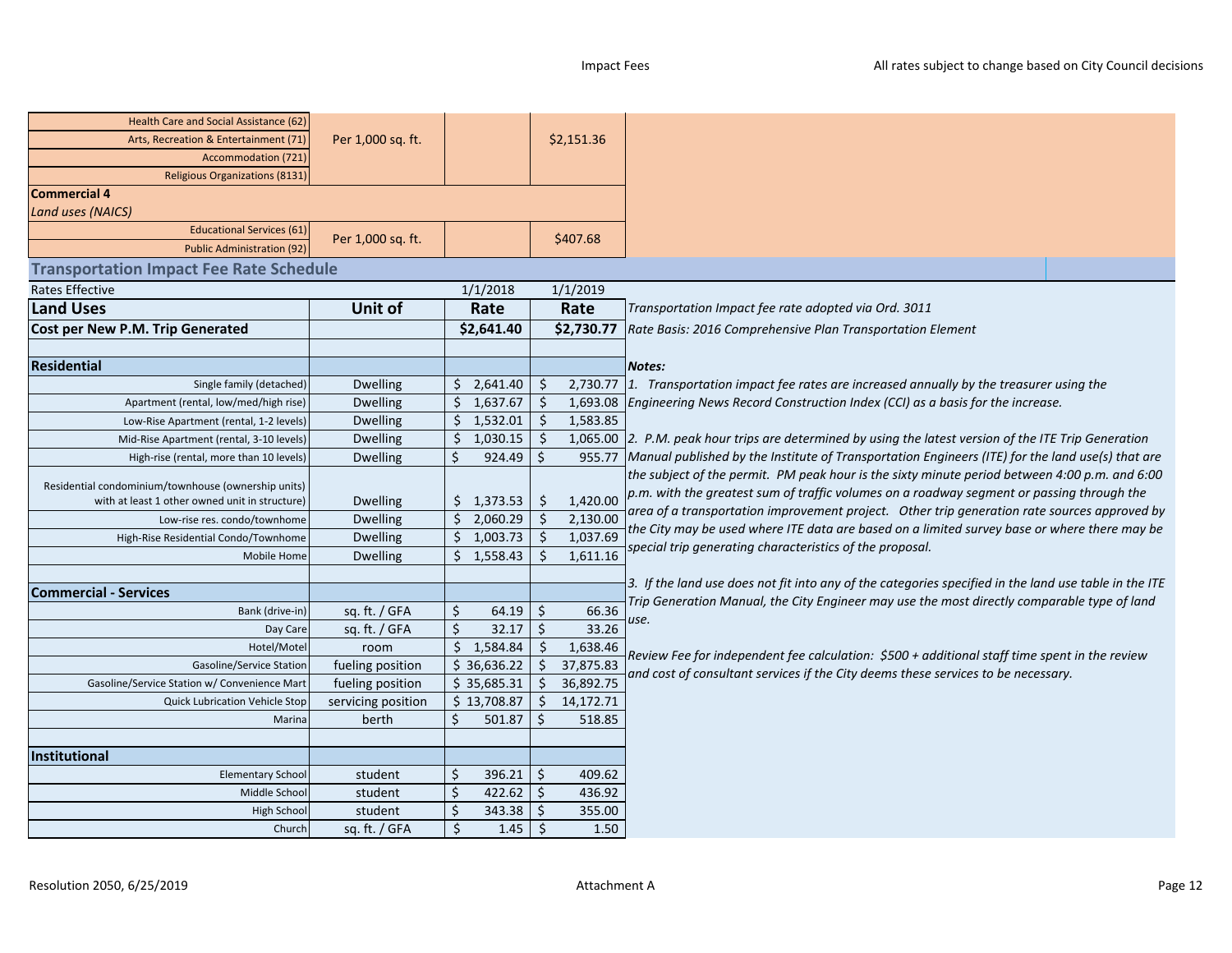| Hospital                                                                                                                                              | sq. ft. / GFA   | \$<br>2.46   | $\overline{\varsigma}$          | 2.54                     |
|-------------------------------------------------------------------------------------------------------------------------------------------------------|-----------------|--------------|---------------------------------|--------------------------|
| Assisted Living, Nursing Home, Group Home                                                                                                             | bed             | \$<br>766.01 | \$                              | 791.92                   |
|                                                                                                                                                       |                 |              |                                 |                          |
| <b>Industrial</b>                                                                                                                                     |                 |              |                                 |                          |
| Light Industry/Manufacturing/Industrial Park                                                                                                          | sq. ft. / GFA   | \$<br>2.56   | \$                              | 2.65                     |
| Warehousing/Storage                                                                                                                                   | sq. ft. $/$ GFA | \$<br>0.85   | \$                              | 0.87                     |
| Mini Warehouse                                                                                                                                        | sq. ft. / GFA   | \$<br>0.69   | $rac{5}{5}$                     | 0.71                     |
|                                                                                                                                                       |                 |              |                                 | $\overline{\phantom{a}}$ |
| <b>Restaurant</b>                                                                                                                                     |                 |              | $\overline{\boldsymbol{\xi}}$   |                          |
| Restaurant                                                                                                                                            | sq. ft. $/$ GFA | \$<br>19.78  | \$                              | 20.45                    |
| Fast Food Restaurant (w/ drivethrough)                                                                                                                | sq. ft. / GFA   | \$<br>86.24  | \$                              | 89.16                    |
| Coffee/Donut Shop with Drive-Through Window                                                                                                           | sq. ft. / GFA   | \$<br>113.05 | \$                              | 116.88                   |
| Coffee/Donut Shop without Drive-Through Window                                                                                                        | sq. ft. $/$ GFA | \$<br>107.64 | \$                              | 111.28                   |
|                                                                                                                                                       |                 |              |                                 |                          |
| <b>Commercial - Retail</b>                                                                                                                            |                 |              |                                 |                          |
| Specialty Retail Center (small strip shopping center)                                                                                                 | sq. ft. $/$ GFA | \$<br>7.16   | \$                              | 7.40                     |
| <b>Apparel Store</b>                                                                                                                                  | sq. ft. / GFA   | \$<br>10.12  | \$                              | 10.46                    |
| <b>Automobile Sales</b>                                                                                                                               | sq. ft. $/$ GFA | \$<br>6.92   | $\overline{\xi}$                | 7.15                     |
| <b>Auto Parts Sales</b>                                                                                                                               | sq. ft. / GFA   | \$<br>15.80  | $\overline{\xi}$                | 16.33                    |
| Supermarket                                                                                                                                           | sq. ft. $/$ GFA | \$<br>25.04  | \$                              | 25.89                    |
| Convenience Market (open 24 hrs)                                                                                                                      | sq. ft. / GFA   | \$<br>138.44 | $\overline{\xi}$                | 143.12                   |
| <b>Furniture Store</b>                                                                                                                                | sq. ft. / GFA   | \$<br>1.19   | \$                              | 1.23                     |
| Nursery/Garden Center                                                                                                                                 | sq. ft. $/$ GFA | \$<br>18.33  | $\overline{\boldsymbol{\zeta}}$ | 18.95                    |
| Pharmacy/Drugstore (w/ drivethrough)                                                                                                                  | sq. ft. / GFA   | \$<br>26.18  | \$                              | 27.06                    |
| Hardware/Building Materials Store                                                                                                                     | sq. ft. / GFA   | \$<br>11.86  | $\overline{\xi}$                | 12.26                    |
| Discount Merchandise Store (Free Standing)                                                                                                            | sq. ft. / GFA   | \$<br>13.15  | \$                              | 13.60                    |
| <b>Commercial - Office</b>                                                                                                                            |                 |              |                                 |                          |
| General office building (multiple tenants)                                                                                                            | sq. ft. / GFA   | \$<br>3.94   | \$                              | 4.07                     |
| Single tenant office building                                                                                                                         | sq. ft. $/$ GFA | \$<br>4.60   | $\overline{\xi}$                | 4.75                     |
| Medical/Dental Office Building                                                                                                                        | sq. ft. $/$ GFA | \$<br>9.43   | $\overline{\xi}$                | 9.75                     |
|                                                                                                                                                       |                 |              |                                 |                          |
| *For uses with a standard of measure in square feet, trip rate is given as trips per 1,000<br>square feet, and impact fee is dollars per square foot. |                 |              |                                 |                          |